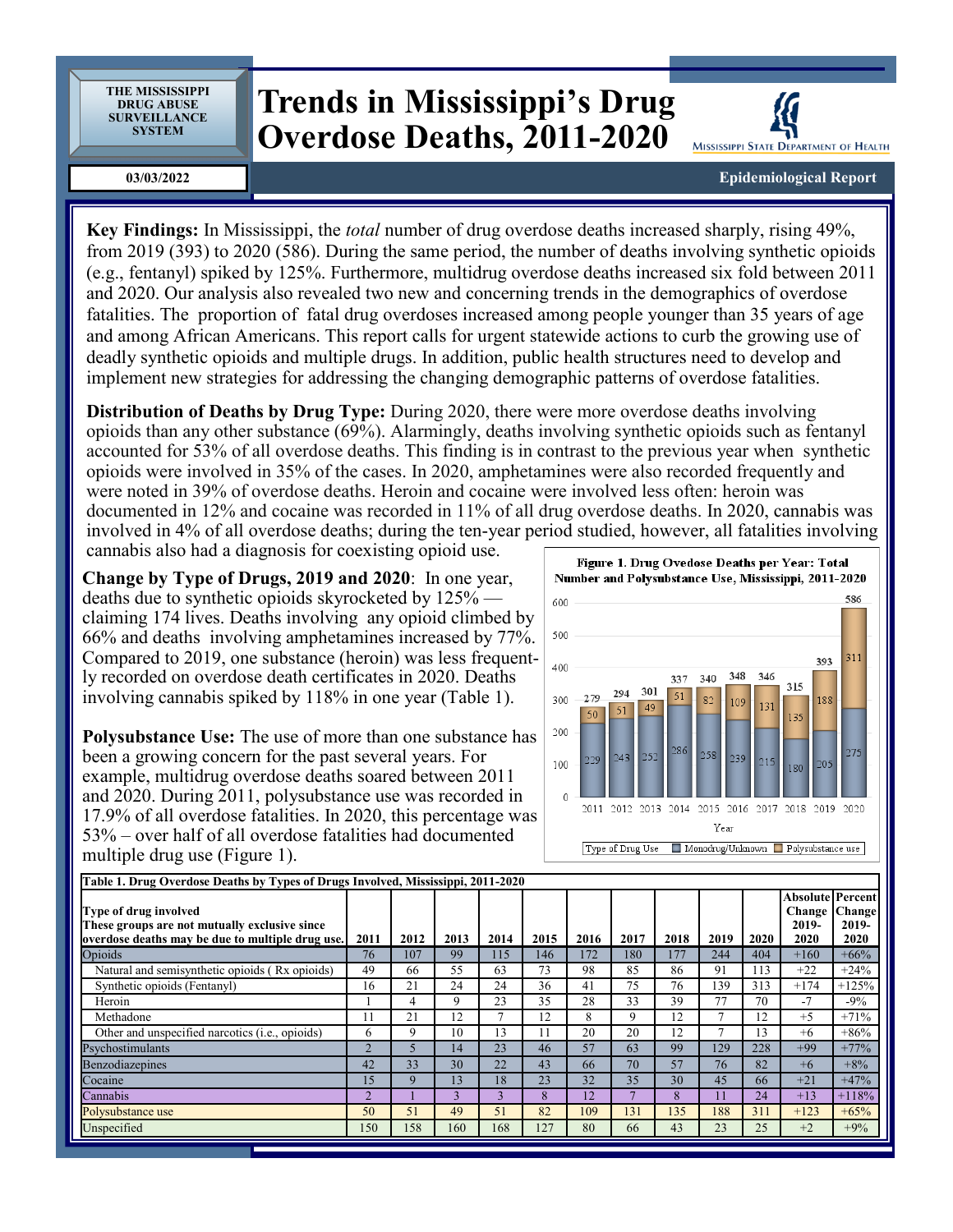**Distribution and Trends by Age Group:** In 2020, 33% of all drug overdose deaths were among people younger than 35 years of age. In absolute numbers, there were 96 more young persons suffering fatal overdoses in 2020 than in 2019. This demographic group showed the biggest percentage increase among all age groups—this number nearly doubled in one year (Figures 2 and 3).



**Distribution and Trends by Race:** In 2020, 19% of all drug overdose deaths were among African Americans (Figure 4). By comparison, only 9% of all drug overdoses were among African Americans in 2011. Synthetic opioids were responsible for slightly over half (58 of 113) of all drug overdose deaths among African Americans. Between 2019 and 2020, the number of overdose deaths involving synthetic opioids among this racial group rose by 36 cases.



**Distribution and Trends by Gender:** The gender distribution also revealed some interesting dynamics. At the beginning of the ten-year study period, overdose deaths were more prevalent among females. This trend started to reverse in 2013. Since then, the proportion of male overdose deaths has been increasing. In 2020, nearly two-third of such deaths were among males (Figure 5).

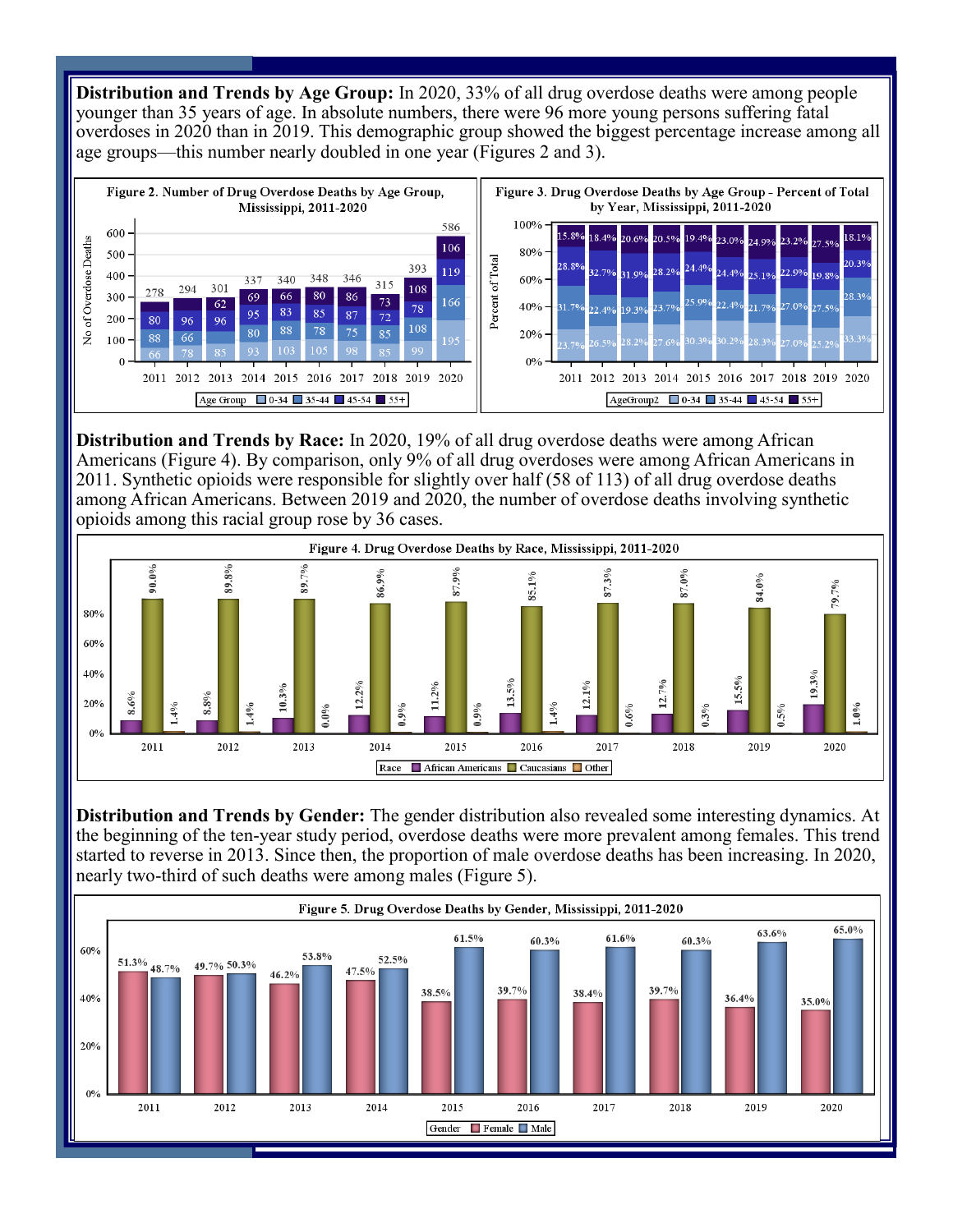**Distribution and Trends by Marital Status:** Education and family relations are some of the most important social determinants of health. To illustrate how these factors are implicated in Mississippi's overdose deaths, we stratified the data by educational levels and marital status. The percent of single people who suffered fatal overdoses increased dramatically over the ten-year period. In 2020, for example, less than one-fifth (18%) of all decedents were married or not separated at the time of their death. Public health structures should increase awareness of this risk factor among people suffering from substance use disorder and seek community support for such patients. Researching and implementing strategies to combat social isolation may help to provide essential social support to persons with substance use disorder.



**Education:** Only 8.4% of all decedents from opioid overdoses had a bachelor's degree or higher level of education in 2020. This finding may reflect Mississippi's poor educational rankings. In 2019, only 22% of the state population  $\geq$  25 years had a college education, which was 14 percentage points below the national average of 36%.<sup>1</sup> Investing in Mississippi's system of higher education and improving educational performance, therefore, may be important steps for increasing the well-being of state residents and preventing drug addiction and deaths.

**Geographic distribution:** Although all counties are at risk for drug overdoses, the vast majority of Mississippi's 82 counties are sparsely populated. As a result of their small population size, many of these counties have reported a correspondingly small number of overdose-related death events. Therefore, rates were calculated by collapsing counties into three groups: metropolitan, micropolitan and rural areas.<sup>2</sup> Based on this analysis, both numbers and rates of overdose deaths were highest in metropolitan areas (Figures 7 and 8).



## Drug Overdose Deaths by County, Mississippi, 2011-2020